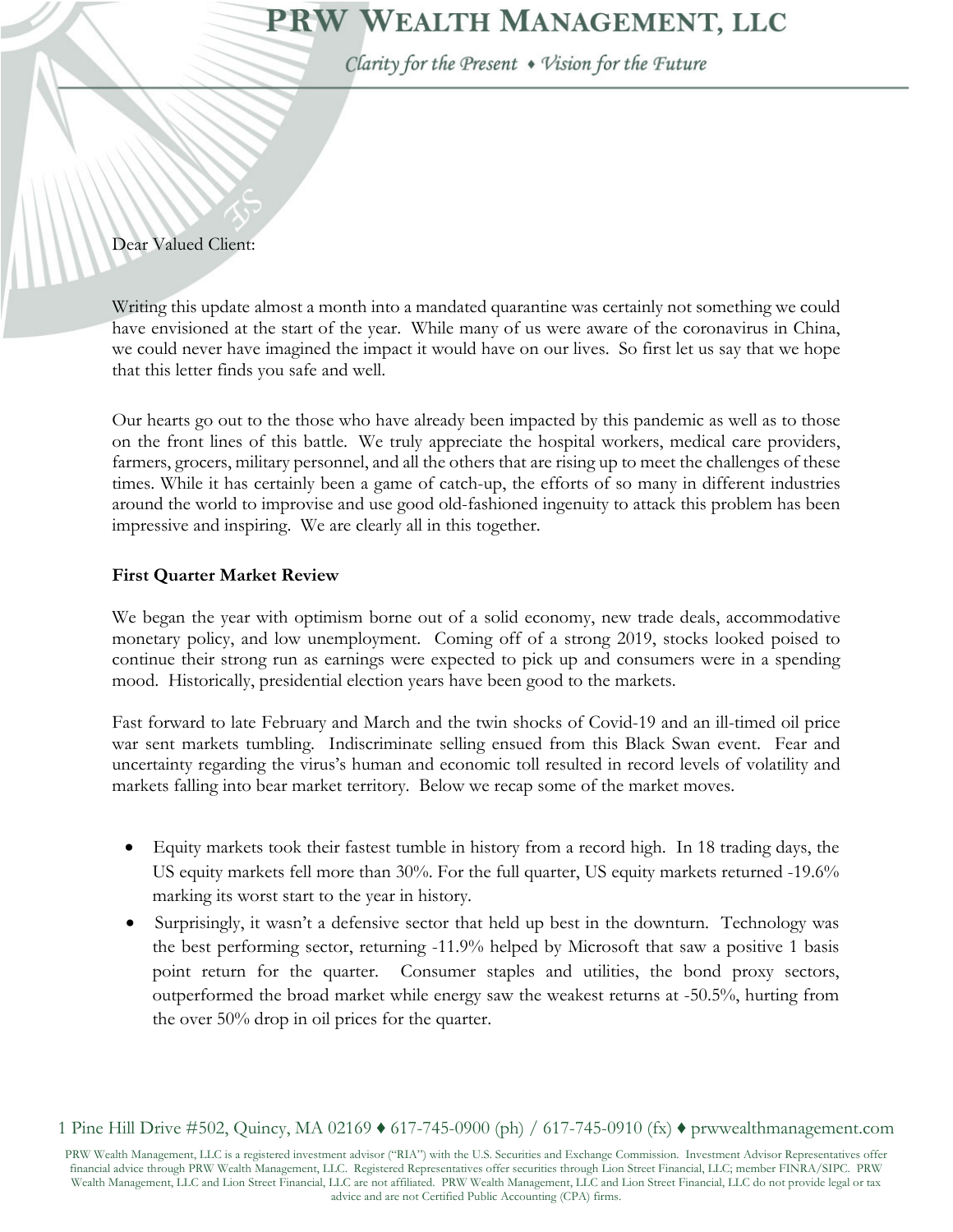

Source: AssetMark, Morningstar

- International markets fell along with the US markets with the developed markets returning -22.7%and the emerging markets returning -23.6%. Only two countries, New Zealand and Denmark, fell by less than 10% over the quarter and China only fell by 10.2%, which was the main reason emerging markets outperformed developed markets in local-currency terms. Once again, the strengthening dollar weakened returns for US investors.
- The tumultuous fall in the equity markets created carnage in the bond market. As liquidity dried up in the bond markets, with investors selling anything they could, the Federal Reserve stepped in to help limit any further damage. Lowering rates and offering almost unlimited quantitative easing programs, bond sectors gaining support from the Federal Reserve started to recover and regain ground.
- The US bond market ended the quarter up 3.1% aided by the strength of Treasuries. The flight to safety saw Treasuries rally, with the longer duration Treasuries seeing a return of 20.9% for the quarter.
- The sensitivity of high-yield bonds to the equity markets saw them register double-digit losses at -12.7%. Bank loans also saw losses at -12.0% as the Fed lowered interest rates to 0%.

REITs (real estate investment trusts) and commodities were among the weakest asset classes, falling 23.4% for US REITs, 29.9% for global REITs and 23.3% for commodities. Social distancing impacted REITs with the biggest pain felt in malls, retail and hotels, while commodities were significantly hurt by energy, with only gold providing a positive return for the quarter reflecting the flight to safety.

In response to the crisis, lawmakers stepped up in a big way. The passage of the "Coronavirus Aid, Relief, and Economic Security Act" (CARES Act) , at \$2 trillion, represents the largest fiscal stimulus bill in U.S. history. The bill is intended to help individuals and businesses to bridge the gap between contraction and recovery. Despite the enormity of the bill, a fourth round of stimulus is being considered given the unfolding magnitude of the situation. Combined with the Federal Reserve's efforts, these two measures did help to assuage investor concerns and the markets did mount a rally to close the quarter.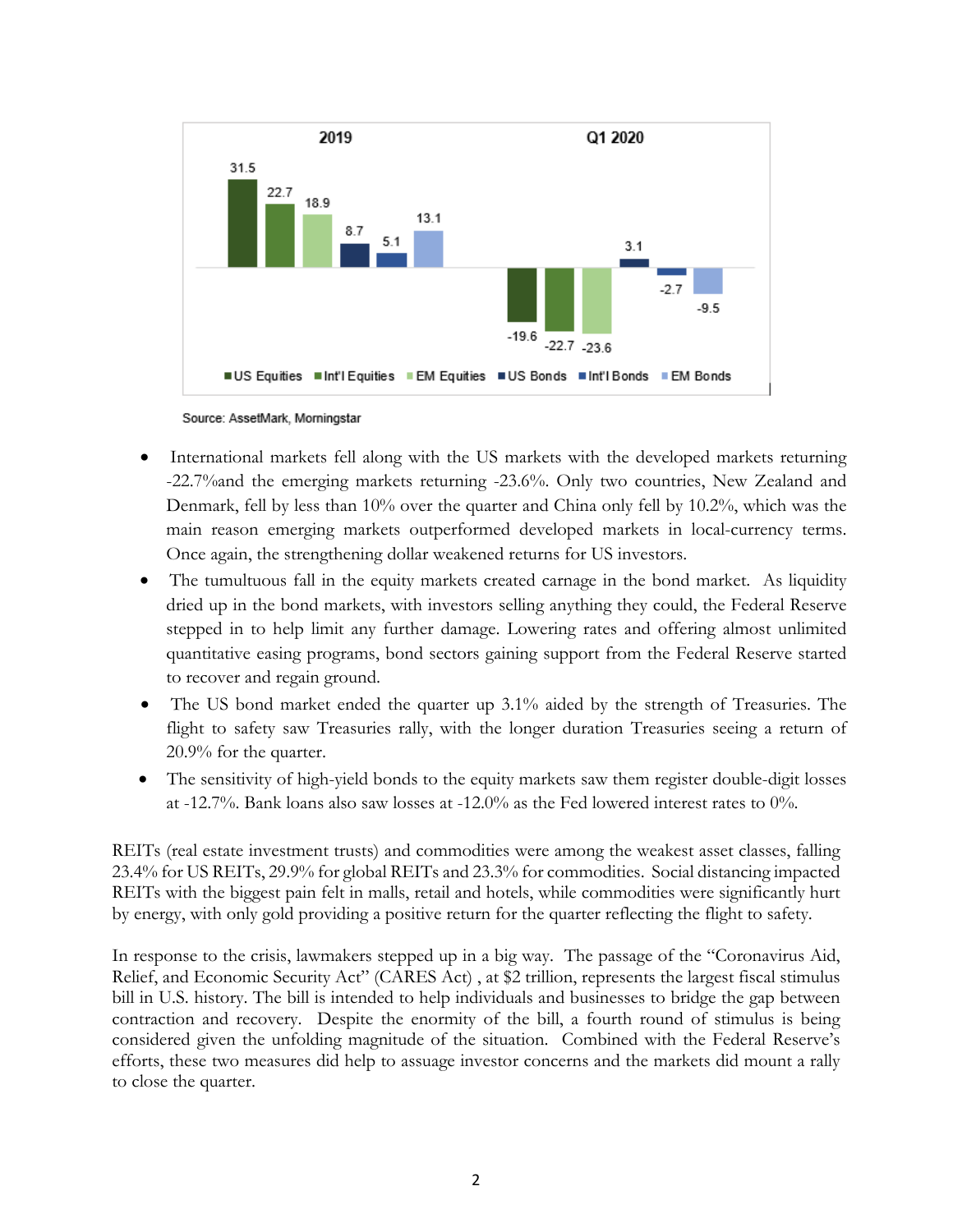## **Outlook**

Uncertainty has been palpable as we navigate through this storm. The impact, treatment, and action plan to deal with Covid-19 has sparked a wide range of opinions within the scientific community that speak to the high level of ambiguity that the virus has created. The recent data out of China as well as several other countries suggests that there is a potential end game and that is encouraging. However, it is still far too early to tell how the reopening of the economy will happen and what life will look like once we return to some semblance of normalcy. For now, the exit could look like a transition from mass lockdown, to aggressive testing, contact tracing, and localized bouts of enforced isolation and workplace shutdowns. All new territory.

As noted above, financial markets acted swiftly to the downside as a barrage of negative news filtered through the media. It took an enormous effort from the Federal government and Global monetary policy makers around the world to bring calm to the markets and allow for a very strong recovery over the last few weeks. It is quite likely that additional stimulus will be needed and equally probable that lawmakers are committed to this measure as the way to support the economy. The longer-term impact of this deficit creation is a topic for another time, but we expect low rates will be with us for a while.

Given the record number of Americans who have lost their jobs, and the corresponding pull back in consumer spending, we are likely to see waning momentum in the current stimulus driven recovery rally. We expect markets to be choppy in the near future as the countries of our world slowly reopen their economies and our collective "new normal" comes into clearer focus.

In the very short-term, and on an optimistic note, last week has brought some positive signs and reasons to be cheerful. Denmark is reopening daycare centers and primary schools tomorrow. Volkswagen, Renault and Hyundai are reopening factories in several European countries. In the U.S., plans are being formulated to begin a staged reopening of the economy. In recent days, we have also seen a leveling off of the virus curve not only in Italy and Spain but also closer to home in New York and New Jersey… but we know we are not out of the woods. A look at the spikes in other parts of the country are a reminder that we have a long way to go.

A vaccine is still at least a year away by most estimates. We recently spoke with the healthcare team at Fidelity who noted that they are looking for antivirals as a critical instrument in the fight. If successful, the antivirals could be administered to intervene at the critical point in the virus attack, reducing or eliminating its ability to reproduce viral proteins. Unfortunately, these all require more testing and approval such that wide implementation is many months away.

As for those sometimes fickle capital markets, they care most about corporate earnings, and perhaps the best word to describe expected earnings might be "opaque." The phrase "clear as mud" also comes to mind. The clarity we (and the markets) crave will take time. So far, bank earnings have been dismal and economic readings on retail and manufacturing have been equally bad. Markets have looked past the numbers as much of the news was anticipated.

PRW Portfolios reflect our longer-dated optimism and our nearer-term caution. Within portfolios, we have increased our exposure to higher quality fixed income as well as some shorter-duration fixed income. We continue to tilt portfolios to growth stocks, the area of the market that has been strongest the last few years and one that includes a number of high-quality technology firms that are playing an important role in keeping the world connected as well as select health care firms that seem poised to do well in this environment. We are less sanguine about the banking sector given the headwinds of a low interest rate environment and have eliminated our position in public real estate for the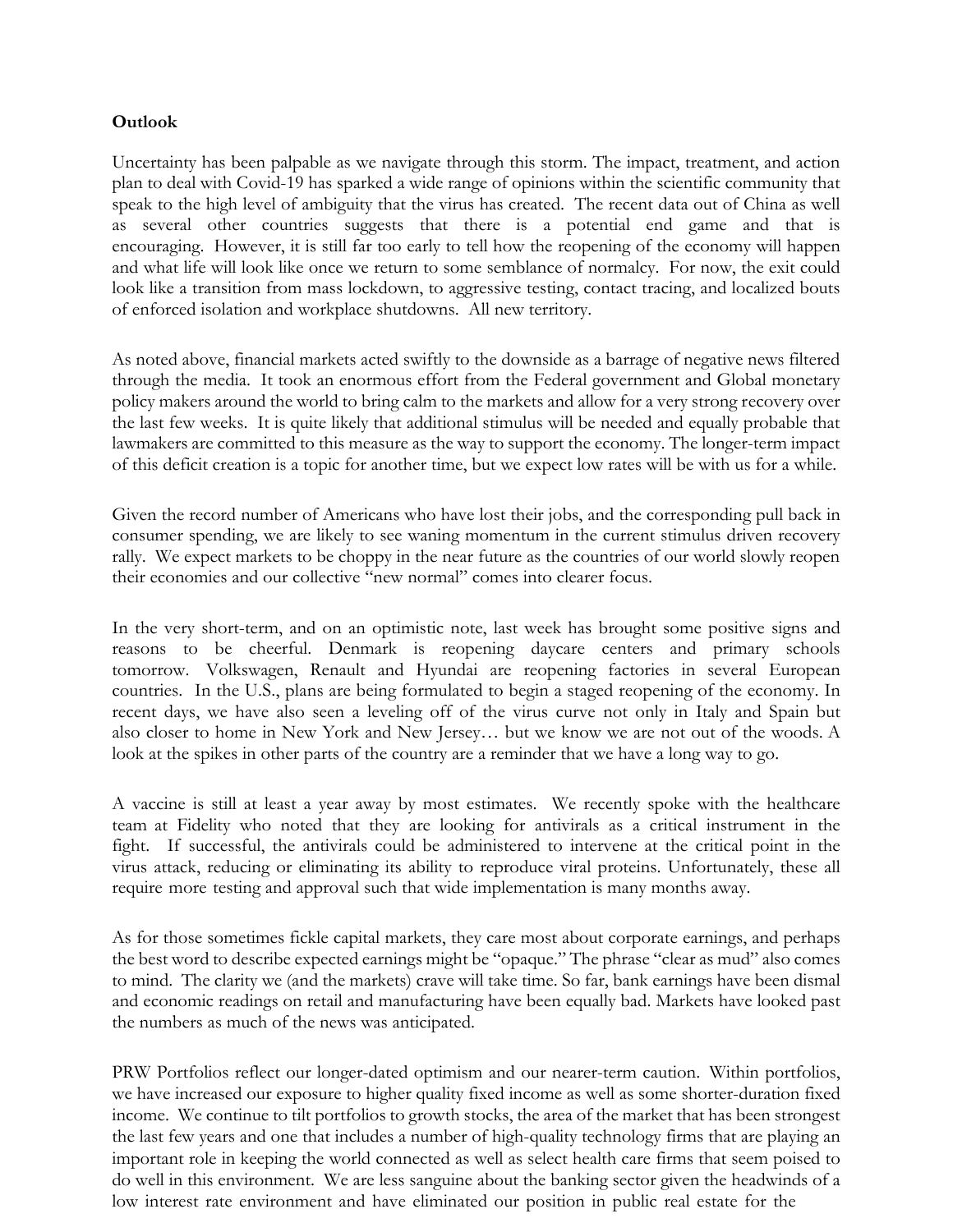near term. Global managers are working out well as they are providing access to solid companies overseas that provide nice diversification to our U.S. centric portfolios. The volatility is creating opportunities for many of our active managers.

We understand that there is not only a huge economic impact at play but also a psychological one. The cost of social distancing and the future of our physical re-engagement over the remainder of the year is creating enormous stress. We hope that you are finding ways to keep your mind and bodies healthy and look forward to the nicer weather to help in that effort.

As noted in our correspondence over the last few weeks, the team at PRW has been working together remotely from our homes with daily check-ins and a concerted effort to keep it business as usual. We have also initiated ZOOM calls for and with clients. We have also sought to help out a number of organizations in need (for example the Old Colony YMCA, and the Greater Boston Food Bank) through cash donations that we hope will give these and other non-profits additional funds to fulfill their critical missions. We have seen a rise in the level of donations that many of you are making from your Charitable Gift Funds and that expression of help and concern is incredibly valuable and appreciated by so many at this time.

We have spoken to many of you over the last few weeks and hope to catch up with everyone in the coming ones. Our wish is that you stay safe and mentally and physically well. Please reach out to us at any time. Thank you

Sincerely,

William A. Payne **Richard A. Renwick** Elliot B. Herman

This material is for informational purposes only and not meant as Tax or Legal advice. Please consult with your tax or legal advisor regarding your personal situation. PRW Wealth Management LLC does not provide legal or tax advice. Some of this material is written by Assetmark Inc. and is provided with permission. The material is for informational purposes only. It represents an assessment of the market environment at a specific point in time and is not intended to be a forecast of future events, or a guarantee of future results. It is not guaranteed by PRW Wealth Management LLC for accuracy, does not purport to be complete and is not intended to be used as a primary basis for investment decisions. It should not be construed as advice meeting the particular investment needs of any investor. Neither the information presented, nor any opinion expressed, constitutes a solicitation for the purchase or sale of any security. The indices mentioned are unmanaged and can't be directly invested into. Past performance doesn't guarantee future results; one can't directly invest in an index; diversification doesn't protect against loss of principal. All investing involves risk, including the potential loss of principal; there is no guarantee that any investing strategy will be successful. Neither the information nor any opinion expressed herein constitutes a solicitation for purchase or sale of any securities and should not be relied on as financial advice.

#### **Index Definitions**

**Bloomberg Commodity –** measures the price of physical commodities futures contracts traded on US exchanges, except aluminum, zinc and nickel, which trade on the London Metal Exchange. Weightings are determined by rules designed to insure diversified commodity exposure.

**Bloomberg Barclays Emerging Markets USD Aggregate** - The index is a flagship hard currency Emerging Markets debt benchmark that includes fixed and floating-rate US dollar-denominated debt issued from sovereign, quasi-sovereign, and corporate EM issuers. Country eligibility and classification as Emerging Markets is rules-based and reviewed annually using World Bank income group and International Monetary Fund (IMF) country classification.

**Bloomberg Barclays Global Aggregate** - An index of global investment grade debt from twenty-four local currency markets including treasury, government-related, corporate and securitized fixed-rate bonds from both developed and emerging markets issuers. The index also includes Eurodollar, Euro-Yen, and 144A index-eligible securities, and debt from five local currency markets.

**Bloomberg Barclays Global Aggregate ex USD** - The index is a flagship hard currency Emerging Markets debt benchmark that includes fixed and floating-rate US dollar-denominated debt issued from sovereign, quasi-sovereign, and corporate EM issuers. Country